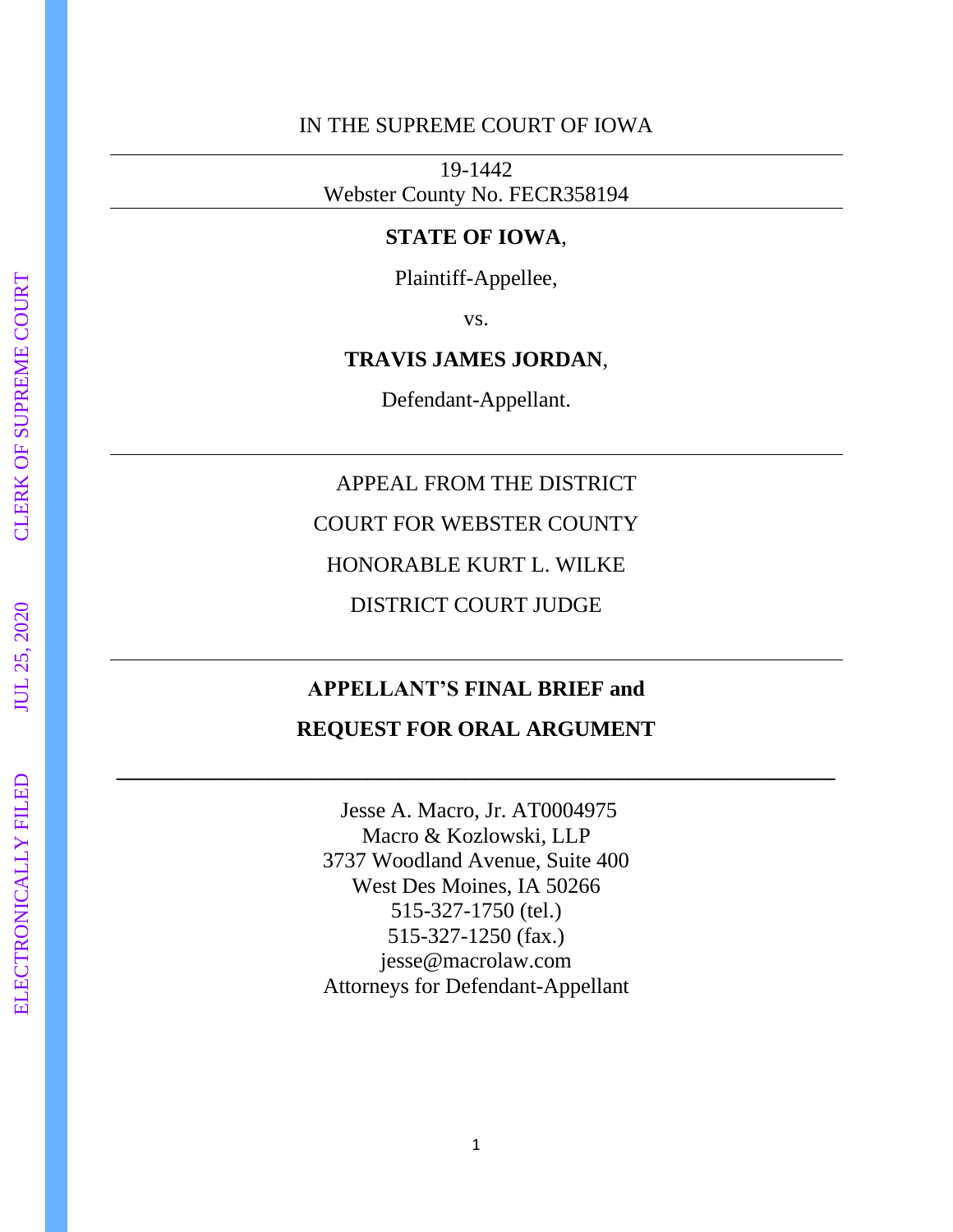## **TABLE OF CONTENTS**

| Cases: | Page: |
|--------|-------|
|        |       |
|        |       |
|        |       |
|        |       |
|        |       |
|        |       |

# ISSUE I: DEFENDANT'S TRIAL COUNSEL WAS INEFFECTIVE FOR FAILING TO OBJECT TO THE STATE BREACHING THE PLEA

# ISSUE II: THE PROSECUTOR VIOLATED DEFENDANT'S DUE PROCESS RIGHTS BY BREACHING THE AGREEMENT.........................14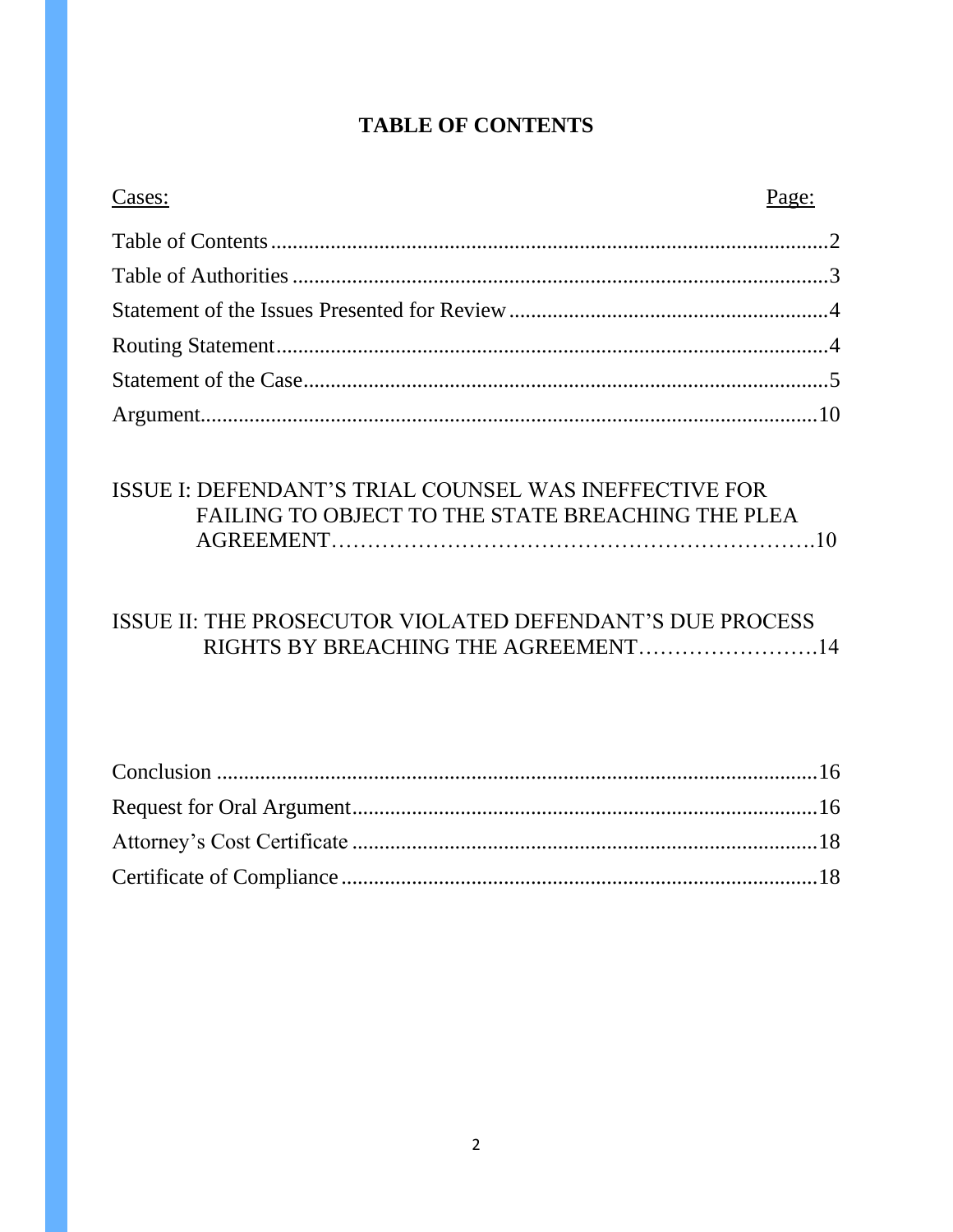## **TABLE OF AUTHORITIES**

#### **Cases: Page:**

# **Constitutions:**

# **Statutes and Court Rules**: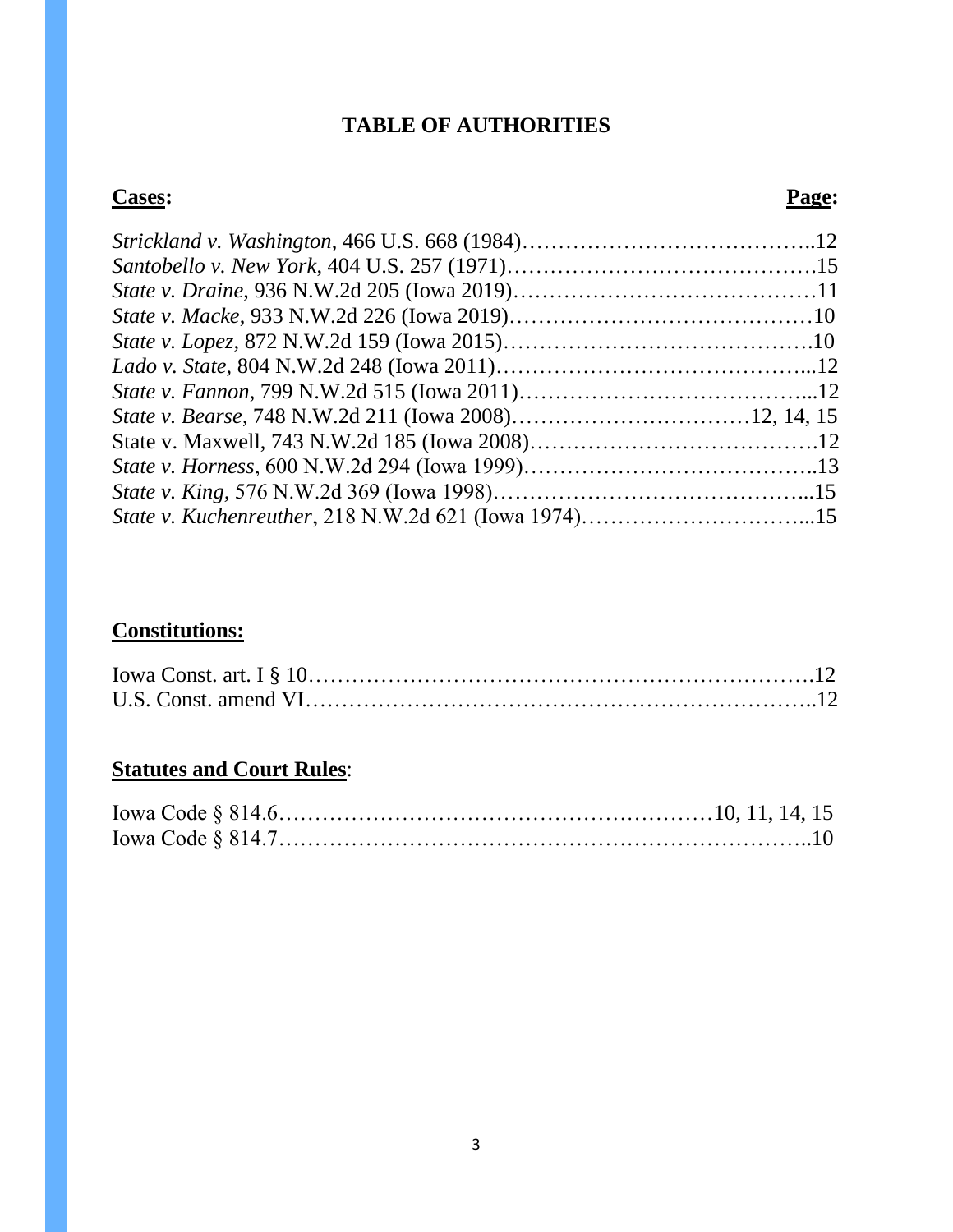#### **ROUTING STATEMENT**

Pursuant to I.R.A.P. 6.1101(1), it would be appropriate for the Iowa

Supreme Court to transfer the appeal to the Iowa Court of Appeal. See IRAP

6.1101(3)(a).

#### **STATEMENT OF THE ISSUES FOR REVIEW**

#### ISSUE I: DEFENDANT'S TRIAL COUNSEL WAS INEFFECTIVE FOR FAILING TO OBJECT TO THE STATE BREACHING THE PLEA AGREEMENT

*Strickland v. Washington*, 466 U.S. 668 (1984) *State v. Draine*, 936 N.W.2d 205 (Iowa 2019) *State v. Macke*, 933 N.W.2d 226 (Iowa 2019) *State v. Lopez*, 872 N.W.2d 159 (Iowa 2015) *Lado v. State*, 804 N.W.2d 248 (Iowa 2011) *State v. Fannon*, 799 N.W.2d 515 (Iowa 2011) *State v. Bearse*, 748 N.W.2d 211 (Iowa 2008) State v. Maxwell, 743 N.W.2d 185 (Iowa 2008) *State v. Horness*, 600 N.W.2d 294 (Iowa 1999) Iowa Const. art. I § 10 U.S. Const. amend VI Iowa Code § 814.6 Iowa Code § 814.7

#### ISSUE II: THE PROSECUTOR VIOLATED DEFENDANT'S DUE PROCESS RIGHTS BY BREACHING THE AGREEMENT

*Santobello v. New York*, 404 U.S. 257 (1971) *State v. Bearse*, 748 N.W.2d 211 (Iowa 2008) *State v. King,* 576 N.W.2d 369 (Iowa 1998) *State v. Kuchenreuther*, 218 N.W.2d 621 (Iowa 1974) Iowa Code § 814.7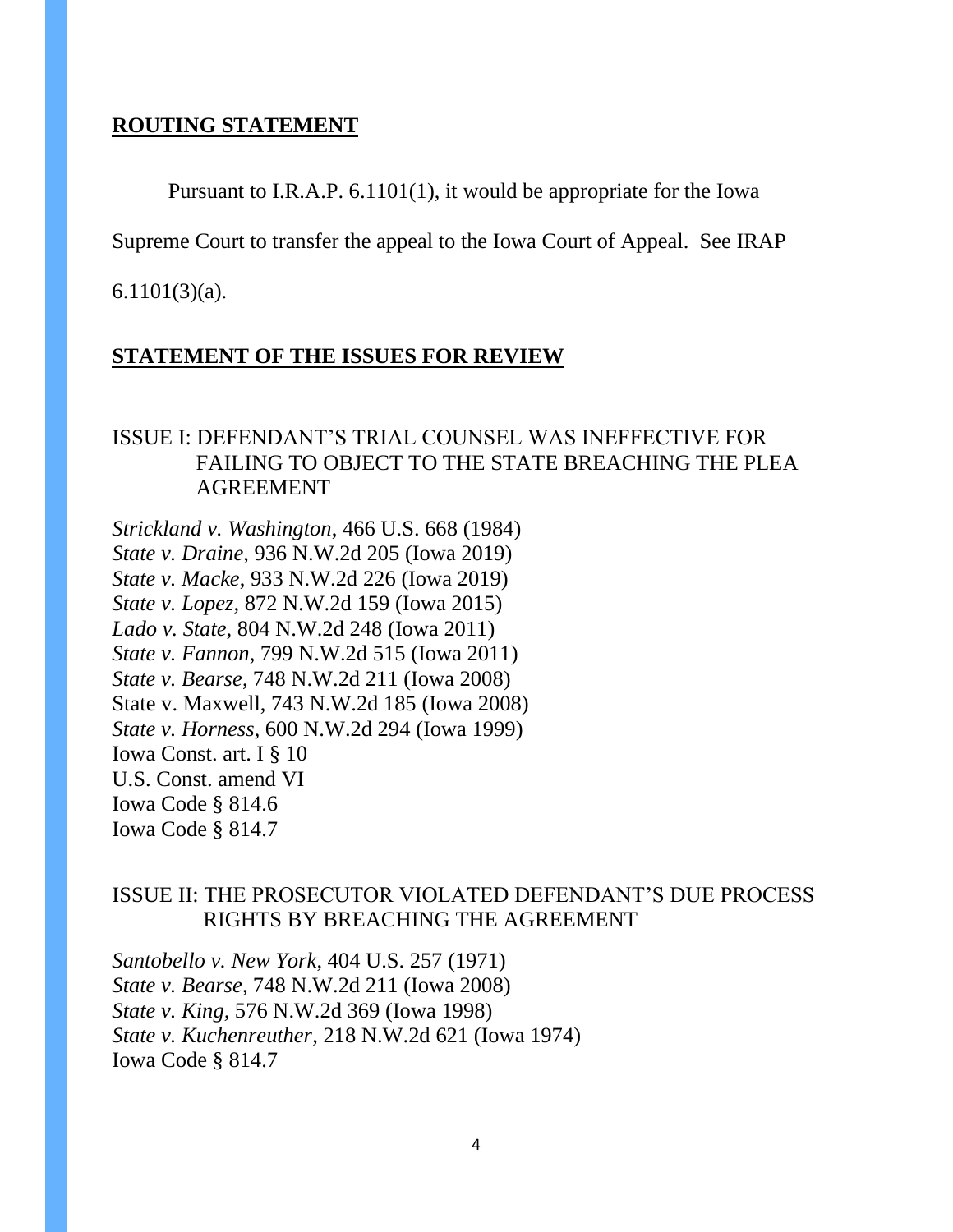#### **STATEMENT OF THE CASE**

**Nature of the Case:** This appeal requires the Court to decide if Defendant-Appellant, Travis Jordan, received ineffective assistance of counsel when his attorney failed to object to the State violating the plea agreement during the sentencing hearing, or in the alternative whether or not the breach of the plea agreement was plain error. Jordan appeals his judgment and sentence on the grounds that the State violated the terms of the plea agreement during sentencing. Jordan requests the matter be remanded for resentencing in front of another judge and for the State to honor the plea agreement during sentencing.

**Course of Proceedings and Disposition Below:** On September 27, 2018 the State filed a Trial Information charging Travis Jordan with burglary in the third degree in violation of Iowa Code § 713.1, a Class D Felony, and possession of burglar tools in violation of Iowa Code § 713.7, an Aggravated Misdemeanor. (Trial Information, App. p. 6) On October 22, 2018, Jordan entered into a plea agreement with the State, and ultimately pleaded to Count I of the Trial Information, burglary in the third degree. (Plea Hearing Tr. p. 2, Line 8-20) There was no written plea agreement and the entirety of the plea agreement was orally entered in the record on October 22, 2018. (Plea Hearing Tr. p. 2, Line 8-20)The plea agreement was that Jordan would plead guilty to Count I, burglary in the third degree, the State would dismiss Count II, Jordan would be released on supervision awaiting sentencing, the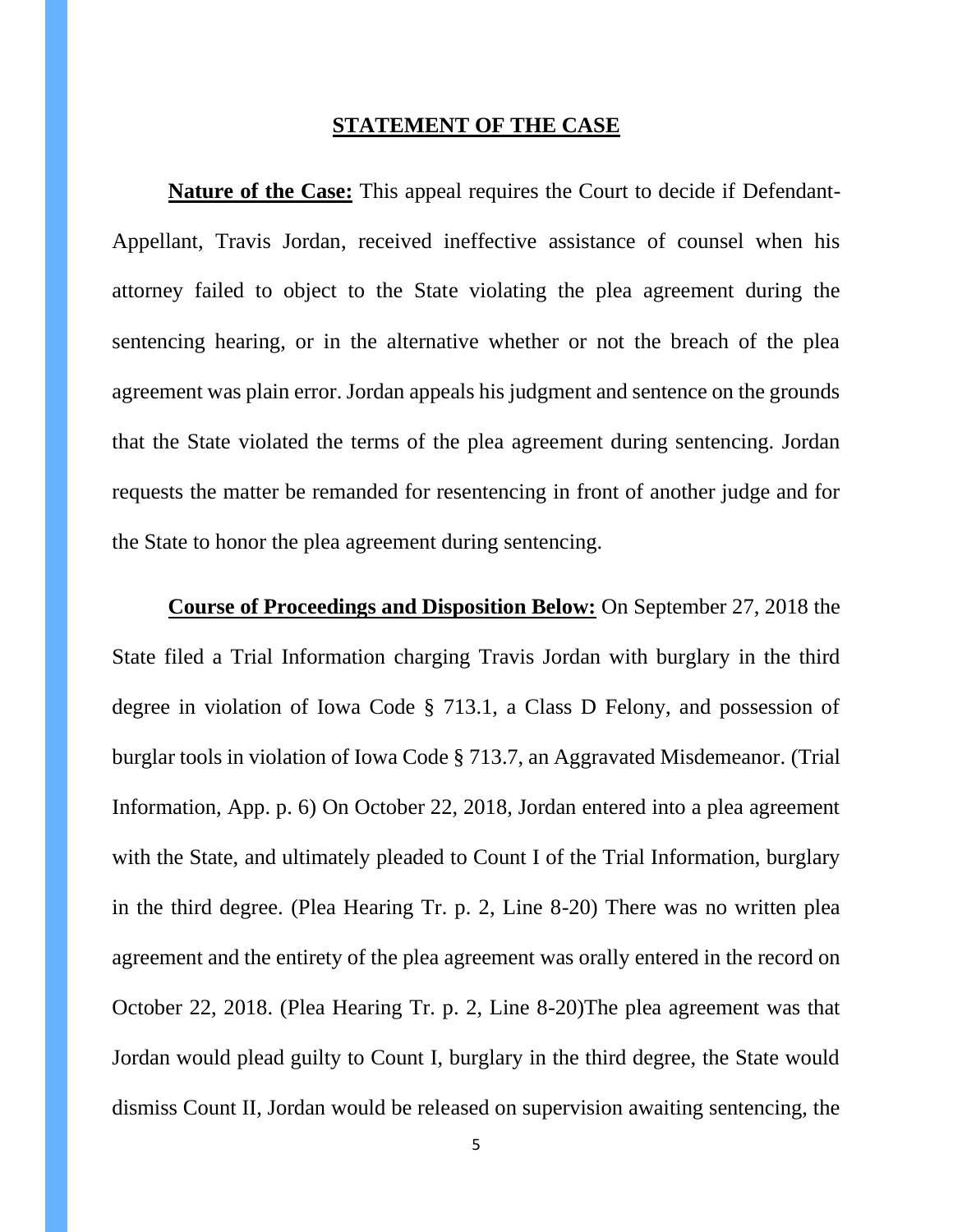State would remain silent during sentencing, and Jordan could ask for probation during sentencing. (Plea Hearing Tr. p. 2, Line 8-23)

Following the acceptance of the plea, the Court ordered a Presentence Investigation Report (PSI) be compiled. (Order Accepting Plea, App. p.13) Sentencing was scheduled to take place on November 26, 2019, however Jordan failed to appear, and a warrant was issued. (Order for Warrant, App. p. 22) The warrant was returned on June 2, 2019 when Jordan was arrested for failing to appear at his sentencing. (Return of Warrant, App. p. 24) On August 8, 2019, the Court entered an Order resetting Jordan's sentencing for August 19, 2019. (Order Setting Sentencing, App. p.  $25$ <sup>1</sup> An addendum to the PSI was ordered and submitted to the Court on August 15, 201. At the sentencing hearing, the State recommended that Jordan be incarcerated. (Sentencing Hearing Tr. p. 5, Line 4 through p. 6, Line 5) Jordan asked for probation citing the need for mental health treatment, stability in the community, and newly forged supports within the community. (Sentencing Hearing Tr. p. 6, Line 7 through p. 9, Line 16) The District Court ultimately agreed with the State and sentenced Jordan to a term of incarceration. (Sentencing Order, App. p. 25) Jordan filed a timely Notice of Appeal. (Notice of Appeal, App. p. 28)

 $1$  The caption of this order states "Order for Plea." The undersigned believes this order was miscaptioned due to a clerical error and should have been "Order for Sentencing."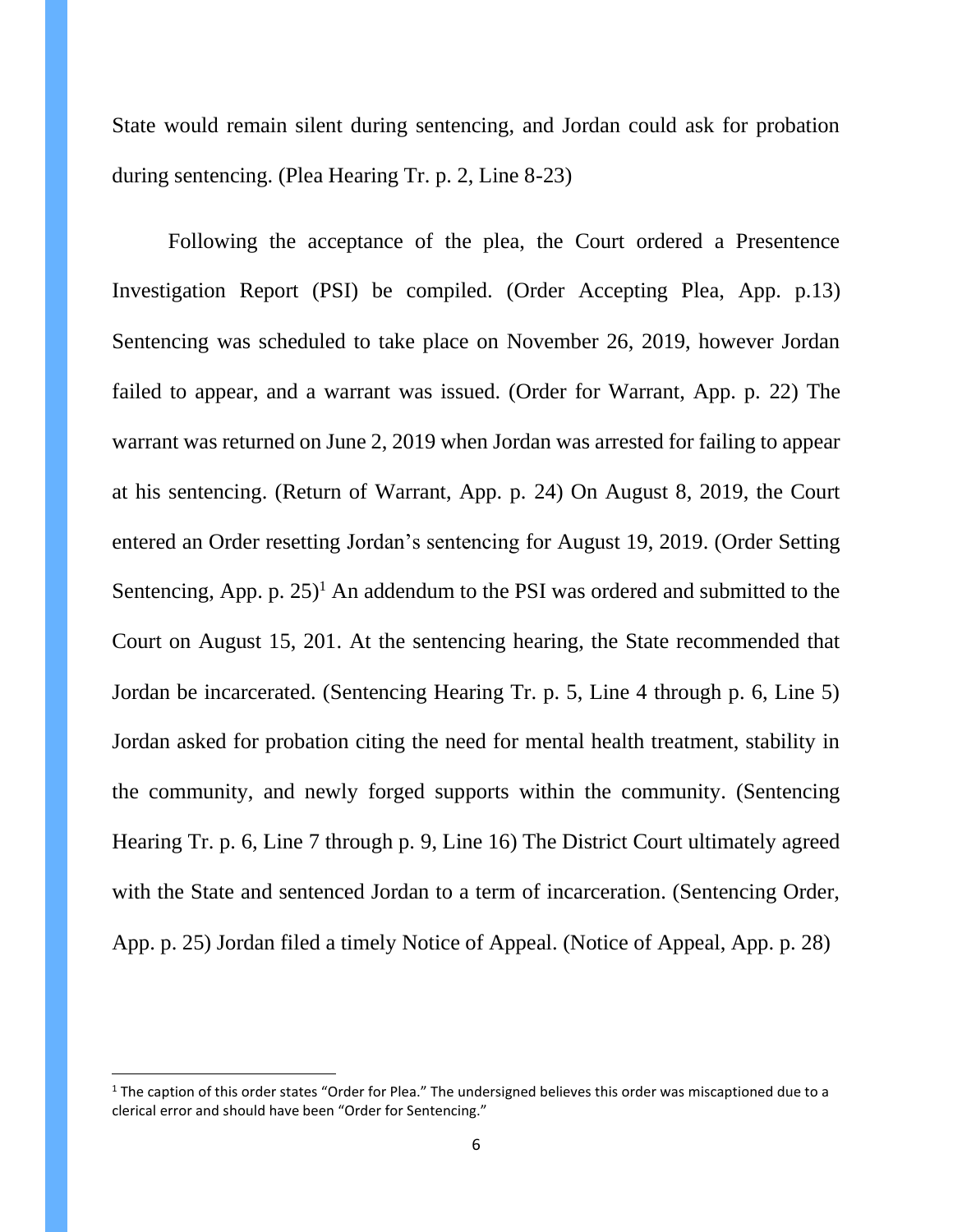**Facts:** On September 24, 2018, Fort Dodge police officers observed a person walking down allies from garage to garage. Officers approached and stopped the person, later identified as Travis Jordan, questioned him as to what he was doing in the area and searched his backpack. (Minutes, App. p. 9) Jordan was arrested and charged with one count of burglary in the third degree and one count of possession of burglar tools. (Trial Information, App. p. 6) On October 22, 2018, the parties reached a plea agreement. (Plea Hearing Tr. p. 2, Line 8-23) The plea agreement was not written, but was orally put into the record. (Plea Hearing Tr. p. 2, Line 8-23):

| THE COURT: | Good morning. We are convened in State versus         |
|------------|-------------------------------------------------------|
|            | Travis Jordan, FECR358194. Originally this matter     |
|            | was scheduled for a bond review this morning, but     |
|            | I understand that the purpose of the hearing has      |
|            | changed. And I'll let the parties explain that to the |
|            | Court.                                                |

Ms. Barnaby, do you want to explain what we're doing today?

MS. BARNABY: Yes, your Honor. Mr. Jordan is going to enter a guilty plea to Count I for burglary in the third degree. The State is agreeing to dismiss Count II. The parties are agreeing to release Mr. Jordan RWS after the hearing today.

> The recommendation of the county attorney-- The county attorney's going to agree to remain silent at sentencing, and the defendant is free to argue for probation. And that's essentially the plea agreement.

THE COURT: Thank you.

Mr. McIntyre?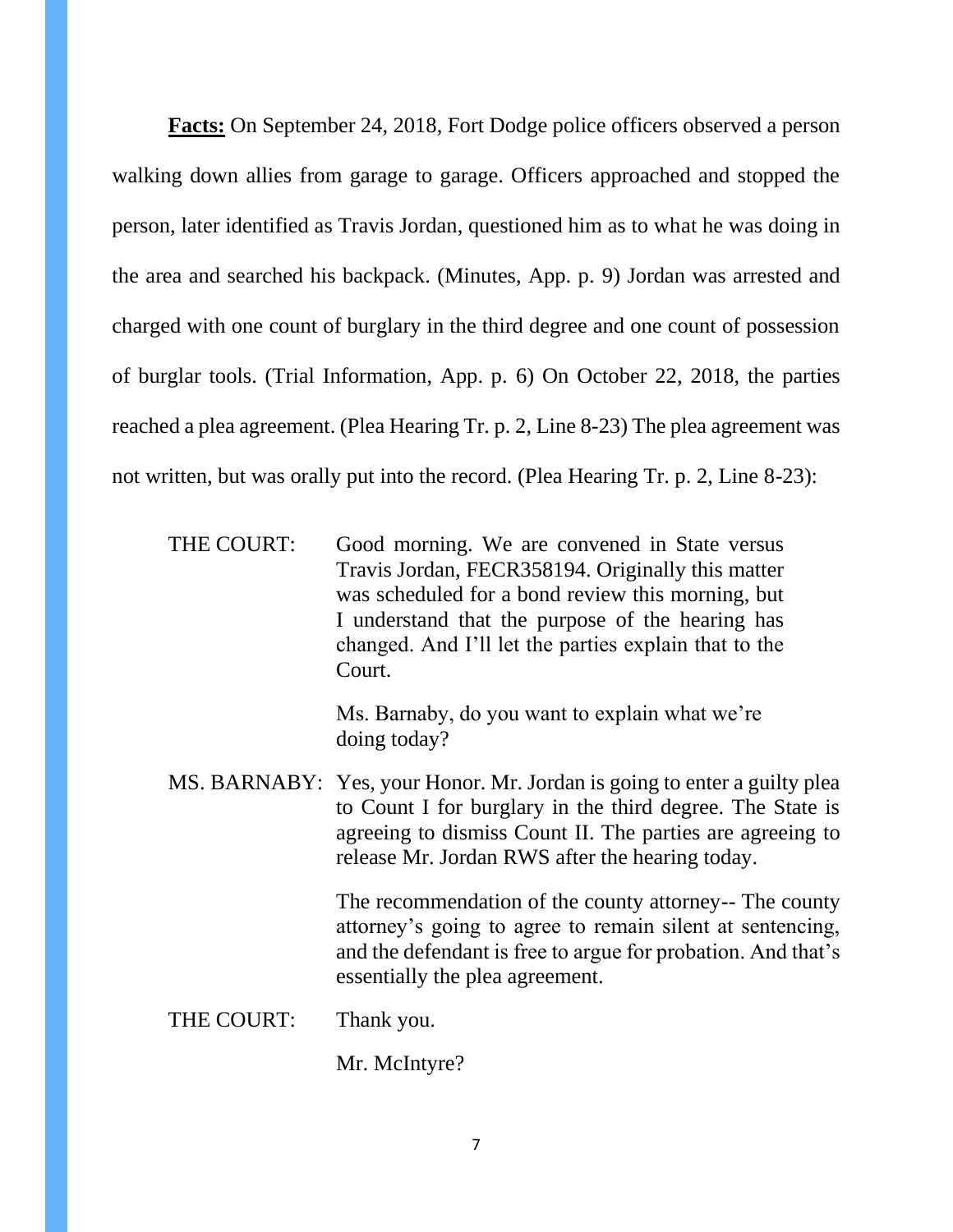#### MR. McINTYRE: That is the plea agreement reached between the parties, your Honor.

(Plea Hearing Tr. p. 2, Line 8-20) The State agreed that the recitation of the plea agreement by defense counsel was the full agreement between the parties. The State did not add any caveats, or conditions to the plea. (Plea Hearing Tr. *passim*) Defense counsel did, at one point, expand on additional terms of the plea agreement:

- THE COURT: Ms. Barnaby, are you aware of any defenses other than a general denial that would affect the outcome of the case?
- MS. BARNABY: You Honor, my client and I had discussed on a previous occasion possibility of a suppression issue, but the plea agreement is such, the State's agreed not to file a habitual offender charge.

(Plea Hearing Tr. p. 5, Line 22 – p. 6, Line 3) After these additions, the State did not

inform the Court of any other factors or conditions of the plea agreement that were

not on the record. (Plea Hearing Tr. *passim*)

Jordan failed to appear for his original sentencing in November of 2018 and was arrested on a warrant on June 2, 2019. (Return of Warrant, App. p. 24) At the sentencing hearing in August of 2019, the State did not remain silent pursuant to the plea agreement, but instead stated the following to the Court:

MR. McINTYRE: Thank you. I have no witnesses or evidence, just a recommendation, and that recommendation matches that of the PSI that was filed in this case.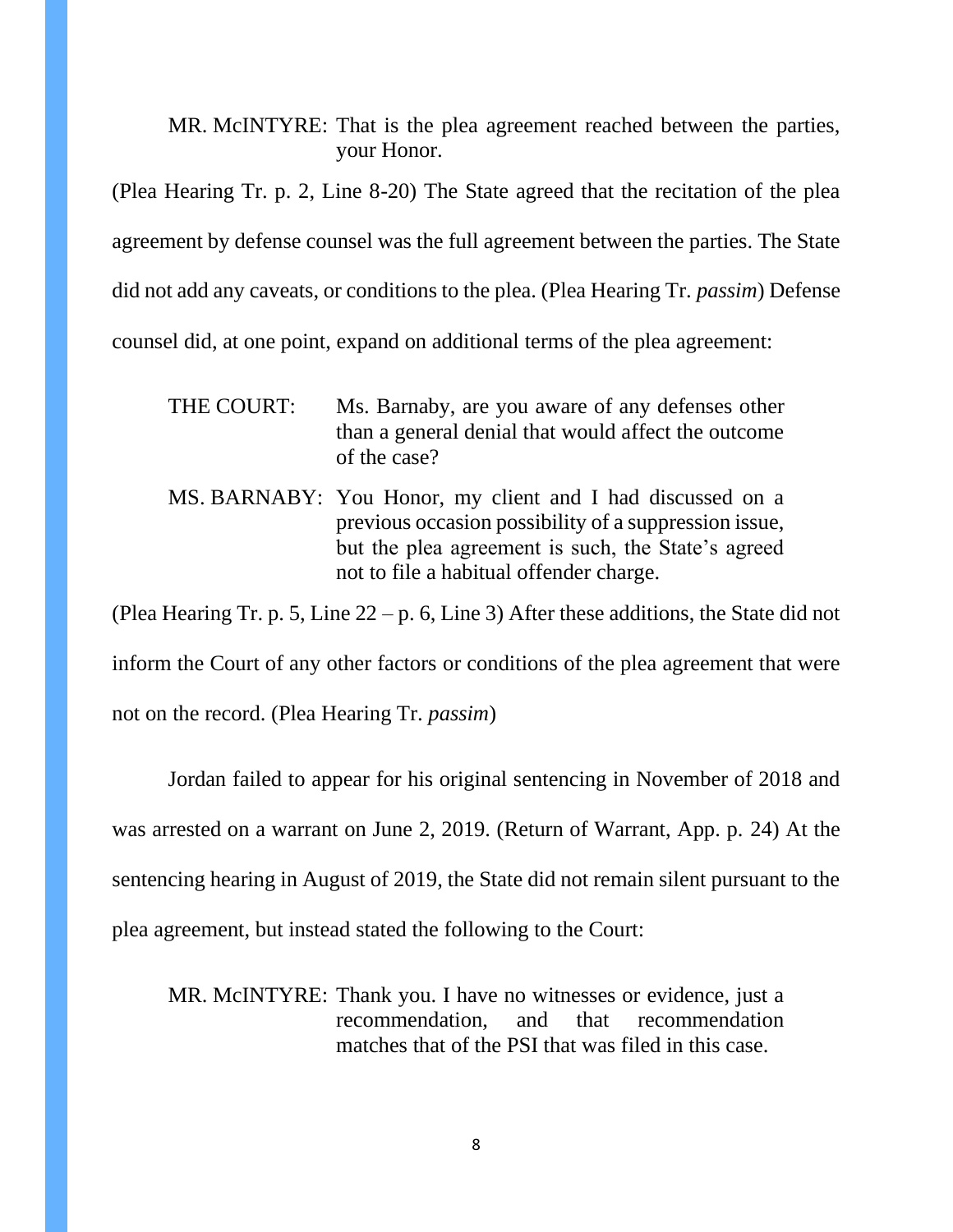The defendant has a long criminal history that includes burglary and theft cases much like the one that is before the Court today and also includes violent charges. He has been previously incarcerated four times in the State of Iowa.

And in this case, he was set for sentencing in November of 208, and as the addendum to the presentence investigation report states, he failed to appear at that time and his whereabouts were unknown from November until June 3<sup>rd</sup> of 2019, when he was arrested. So for seven months he absconded. He also has other abscondsions on his record from the past.

Given his criminal history, the unknown whereabout for seven months pending sentencing after his plea in this matter, the State believes that for protection of the community from future offenses and for rehabilitation of the defendant, that imposition of the five year -- the term not to exceed five years is appropriate.

(Sentencing Hearing Tr. p. 5, Line 4-25) Defense counsel did not object to the State's failure to adhere to the plea agreement, that the State remain silent at sentencing. (Sentencing Hearing Tr. *passim*) The District Court cited the State's recommendation and the recommendation of PSI as reasoning for sentencing Jordan to a term of incarceration. (Sentencing Hearing Tr. p. 10, Line 12-16) Jordan filed a timely Notice of Appeal. (Notice of Appeal, App. p. 28)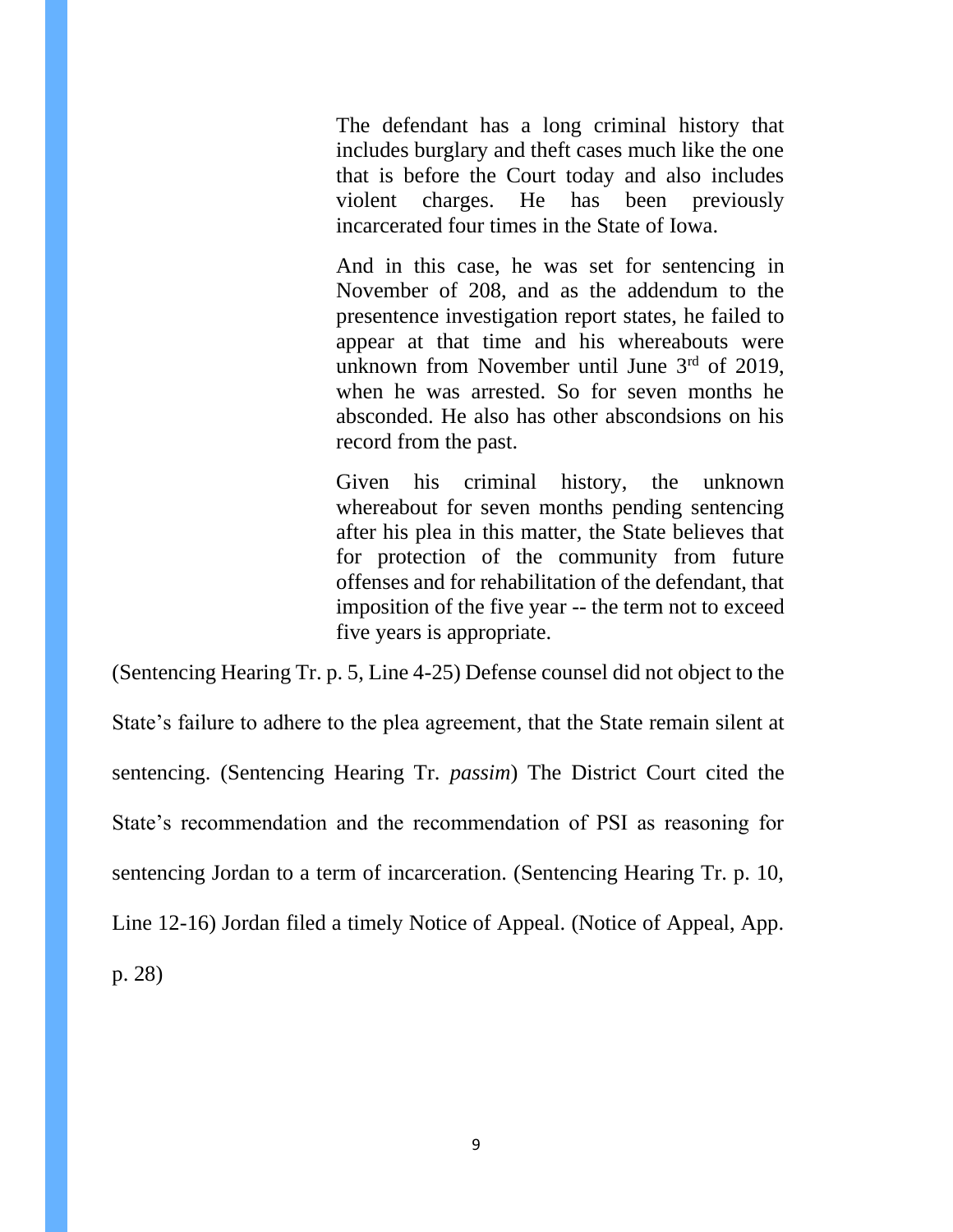#### **ARGUMENT**

#### **Standard of Review**

"We review de novo claims of ineffective assistant of counsel arising from the failure to object to the alleged breach of a plea agreement." *State v. Macke*, 933 N.W.2d 226, 230 (Iowa 2019) *citing State v. Lopez*, 872 N.W.2d 159, 168 (Iowa 2015).

# **ISSUE I: DEFENDANT'S TRIAL COUNSEL WAS INEFFECTIVE FOR FAILING TO OBJECT TO THE STATE BREACHING THE PLEA AGREEMENT**

Jordan claims his counsel was ineffective for failing to object when the prosecutor breached the plea agreement by not remaining silent during his sentencing. First, Jordan addresses his ability to make an ineffective assistance of counsel claim on direct appeal and the applicability of the amended Iowa Code § 814.7.

On July 1, 2019, the Iowa Legislature enacted the current version of Iowa Code § 814.7 barring ineffective assistance of counsel claims on direct appeal. Subsequent appeals have decided the issues of retroactivity and prospective applicability of the code change. *See State v. Macke,* 933 N.W.2d 226 (Iowa 2019) (We conclude the absence of retroactivity language in sections 814.6 and 814.7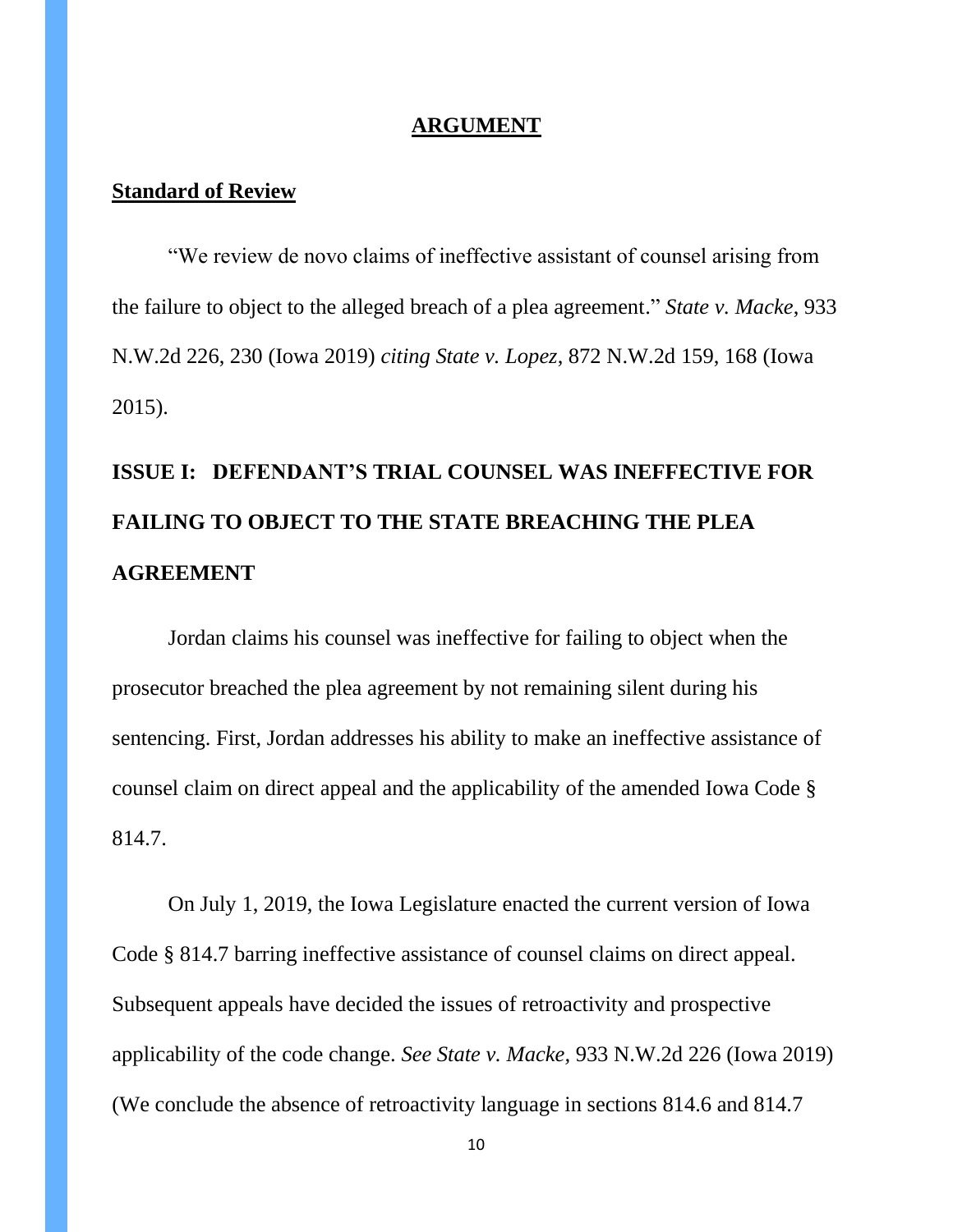means those provisions apply only prospectively and do not apply to cases pending on July 1, 2019); *State v. Draine*, 936 N.W.2d 205, 206 (Iowa 2019) (…the amendment to section 814.6(1) is not retroactive and the statutes controlling appeals are those that were in effect at the time the judgement or order appealed from was rendered).

Jordan's case is unique in that he pleaded guilty in October of 2018, well before Senate File 589 was passed, but was not sentenced until August 19, 2019. (Order Accepting Plea, App. p.13) (Sentencing Order, App. p. 25) Jordan's appeal has to do with the conduct of the prosecutor and conduct of his counsel throughout the entirety of the proceedings, not simply from the final sentencing order. Jordan's due process rights were violated due to the prosecutor's misconduct by breaching the plea agreement. His rights were also violated when counsel failed to object to the breach of the plea agreement. Jordan believes that under the unique circumstances of his case, that he should be allowed to directly appeal on a claim of ineffective assistance of counsel under the previous version of Iowa Code § 814, and that the record is sufficient for the Court to rule on the claim. In Jordan's case, the record clearly reflects the plea agreement terms, the county attorney's conducted which breached the plea agreement, and defense counsel's failure to object to the breach. (Plea Hearing Tr. *passim*)( (Sentencing Hearing Tr. *passim*)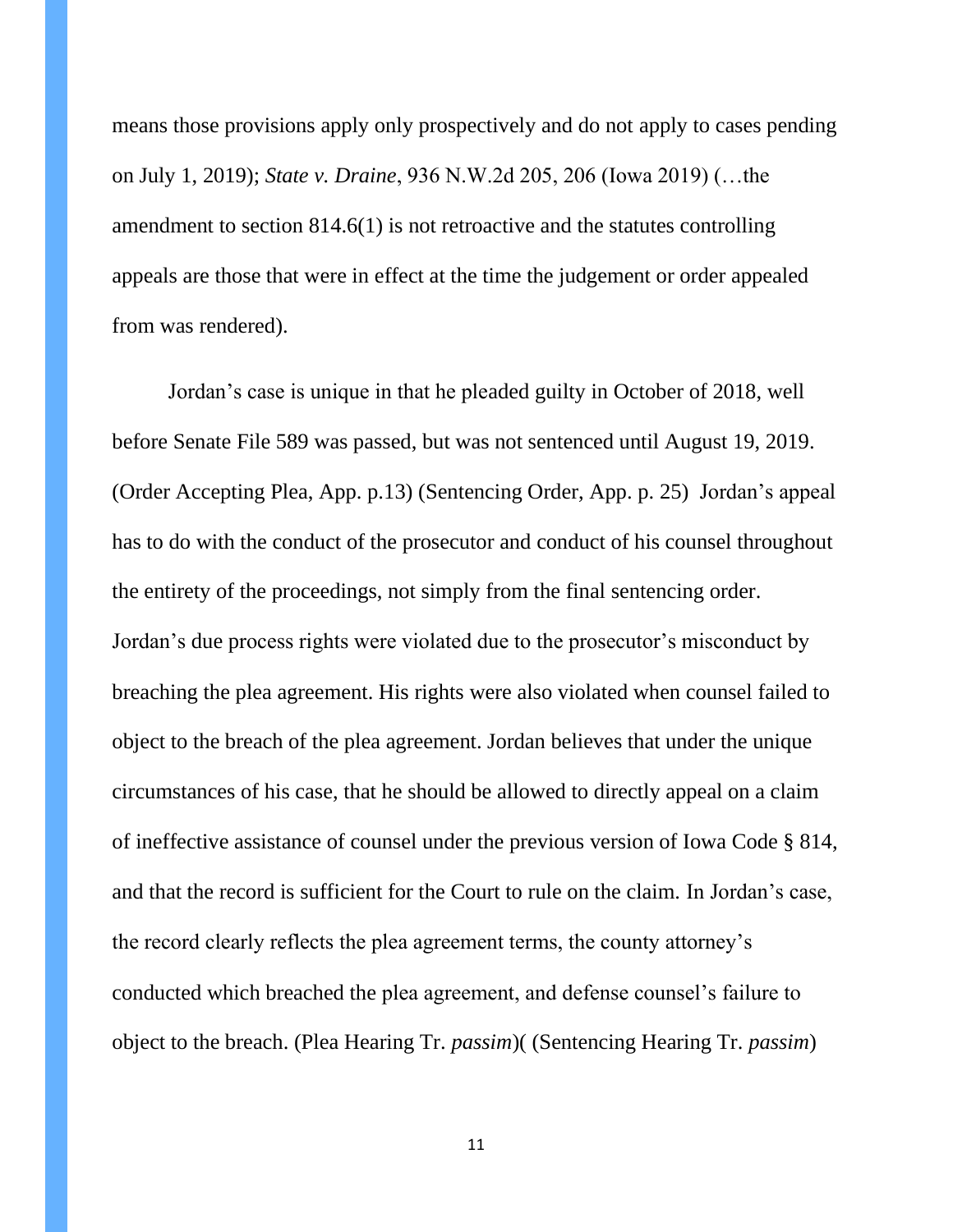The record is adequate to decide Jordan's ineffective assistance of counsel claim on direct review. *State v. Fannon*, 799 N.W.2d 515, 520 (Iowa 2011)

#### *Ineffective Assistance of Counsel*

Jordan's primary claim is that his counsel was ineffective for failing to object when the State breached the terms of the plea agreement during sentencing. Jordan has a constitutional right to be represented by effective counsel. U.S. Const. Art. Amend. VI; Iowa Const. art. I § 10. "In order to succeed on a claim of ineffective assistance of counsel, a defendant must prove: (1) counsel failed to perform an essential duty; and (2) prejudice resulted." State v. Maxwell, 743 N.W.2d 185, 195 (Iowa 2008) (citing Strickland v. Washington, 466 U.S. 668, 687 (1984)." "An attorney breaches an essential duty when 'counsel's representation falls below an objective standard of reasonableness." Lado v. State, 804 N.W.2d 248, 251 (Iowa 2011). It is presumed trial counsel acted competently, however that presumption can be overcome when there is a showing counsel failed to object to a prosecutor breaching a plea agreement. *State v. Bearse*, 748 N.W.2d 211, 215-17 (Iowa 2008). Further, Jordan does not need to show that he would have a received a different sentence, but rather he must show the outcome of the sentencing proceeding would have been different. *Id.* Had defense counsel objected, the trial court would have allowed him to either withdraw his plea, or have a new sentencing hearing requiring the county attorney to specifically perform the terms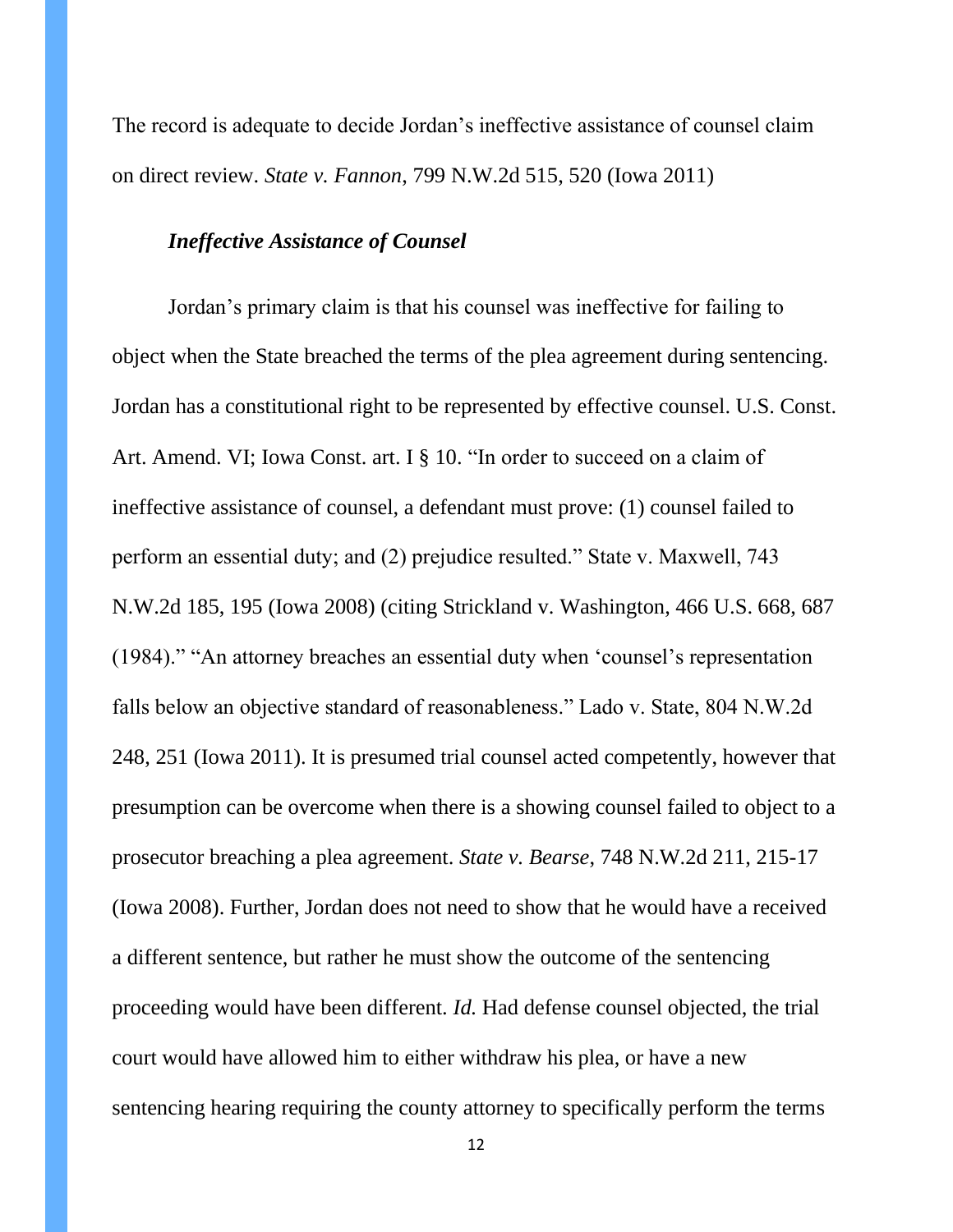of the plea agreement. *Id.* at 218 *citing State v. Horness*, 600 N.W.2d 294, 301 (Iowa 1999)

On October 22, 2018, Jordan entered into a plea agreement, waiving his rights to a trial in these matters. (Plea Hearing Tr. *passim*) During the hearing his attorney set out the agreement of the parties:

MS. BARNABY: Yes, your Honor. Mr. Jordan is going to enter a guilty plea to Count I for burglary in the third degree. The State is agreeing to dismiss Count II. The parties are agreeing to release Mr. Jordan RWS after the hearing today.

> The recommendation of the county attorney-- *The county attorney's going to agree to remain silent at sentencing, and the defendant is free to argue for probation*. And that's essentially the plea agreement. *Emphasis added.*

The county attorney had an opportunity to add to the record, and when asked if this was the agreement, he stated affirmatively that defense counsel had properly laid out the agreement. (Plea Hearing Tr. p. 2, Line 8-20) At the time of his sentencing, the county attorney did not remain silent but instead recommended that Jordan be incarcerated. (Sentencing Hearing Tr. p. 5, Line 4-25) This was clear breach of the plea agreement and defense counsel failed to object to the breach. (Sentencing Hearing Tr. *passim*) Failure to object to this breach cannot be characterized as strategic as "no possible advantage could flow to the defendant from counsel's failure to point out the State's noncompliance." *Horness,* 600 N.W.2d at 300. At the time of the breach, Jordan's counsel had a duty to object, and failure to do so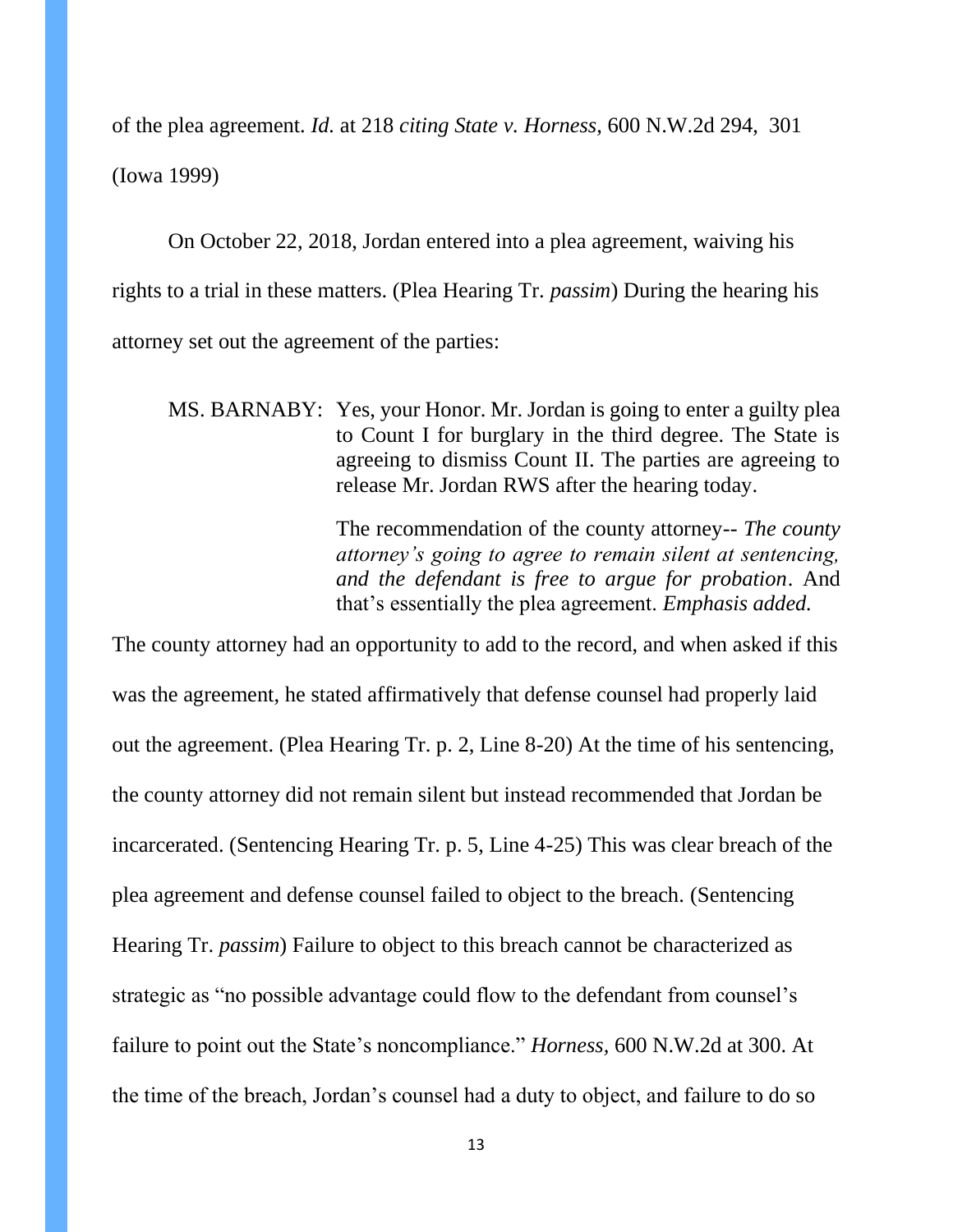was a failure to perform an essential duty and it resulted in prejudice to Jordan. *Bearse*, 748 N.W.2d at 216-18.

Jordan requests that this case be remanded for resentencing in front of a different judge, requiring the county attorney to specifically perform their end of the plea agreement and remain silent during sentencing.

# **ISSUE II: THE PROSECUTOR VIOLATED DEFENDANT'S DUE PROCESS RIGHTS BY BREACHING THE AGREEMENT**

Iowa Code  $\S 814.6(1)(a)(3)$  currently reads, "right of appeal is granted the defendant from a final judgment of sentence, except in the following cases: (3) A conviction where the defendant has plead guilty. This subparagraph does not apply to a guilty plea for a class "A" felony or in a case where the defendant establishes good cause."

Again, Jordan asserts that his guilty plea was accepted by the District Court in October of 2018, prior to the enactment of the code section and therefore should be subject to the prior version allowing his appeal to go forward. (Order Accepting Plea, App. 13) Jordan was never advised of the rule change beginning July 1, 2019, and was never afforded an opportunity to file a motion in arrest of judgment following his arrest on June 2, 2019. (Return of Warrant, App. p. 24) Additionally,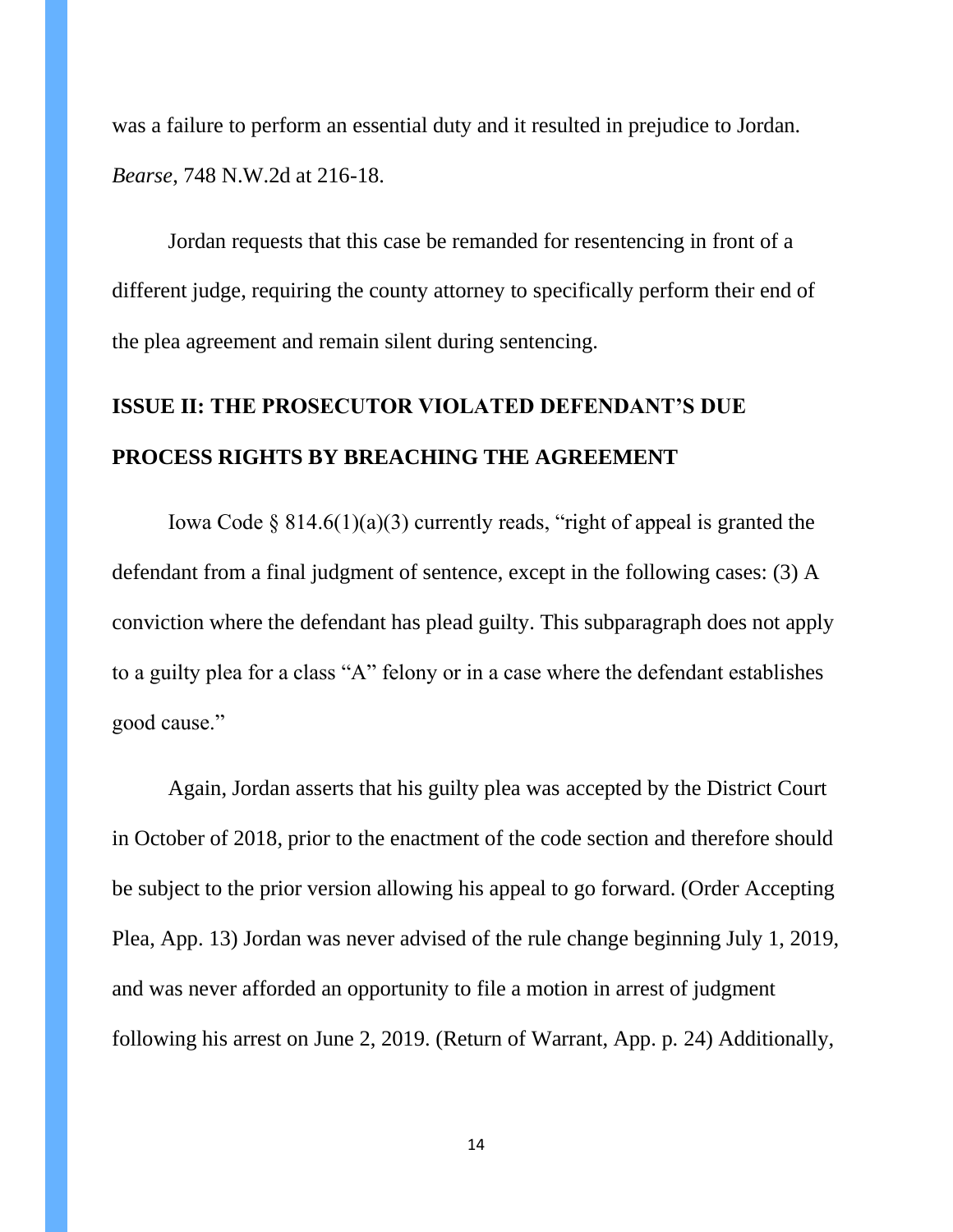Jordan's sentencing order did not indicate the change to Iowa Code § 814.6 limiting his appellate rights. (Sentencing Order, App. p. 25)

The State breaching the plea agreement was a violation of Jordan's due process rights as Jordan had to give up his trial rights and potential suppression defenses to avail himself of the plea agreement. *Santobello v. New York*, 404 U.S. 257, 262 (1971) (Plea Hearing Tr. *passim*) Improper use of a plea agreement, or breaching a plea agreement, threatens "the liberty of the criminally accused as well as 'the honor of the government' and 'public confidence in the fair administration of justice.'" *Bearse,* 748 N.W.2d at 215 *citing State v. Kuchenreuther*, 218 N.W.2d 621 (Iowa 1974). "Violations of plea agreements 'adversely impact the integrity of the prosecutorial office and the entire judicial system."' *Bearse* 748 N.W.2d at 215 *citing State v. King,* 576 N.W.2d 369, 370 (Iowa 1998).

If the Court believes that the current version of Iowa Code § 814.6 is applicable to Jordan's appeal, Jordan believes that the county attorney violating his constitutional due process rights constitutes "good cause" contemplated by §  $814.6(1)(a)(3)$ . Jordan is not challenging the plea itself, but rather is appealing the breach of the plea agreement by the prosecutor and is challenging the sentence that resulted from the breach. "Good cause" should be held to incorporate situations such as Jordan's where the issue is prosecutorial misconduct and not the plea colloquy itself.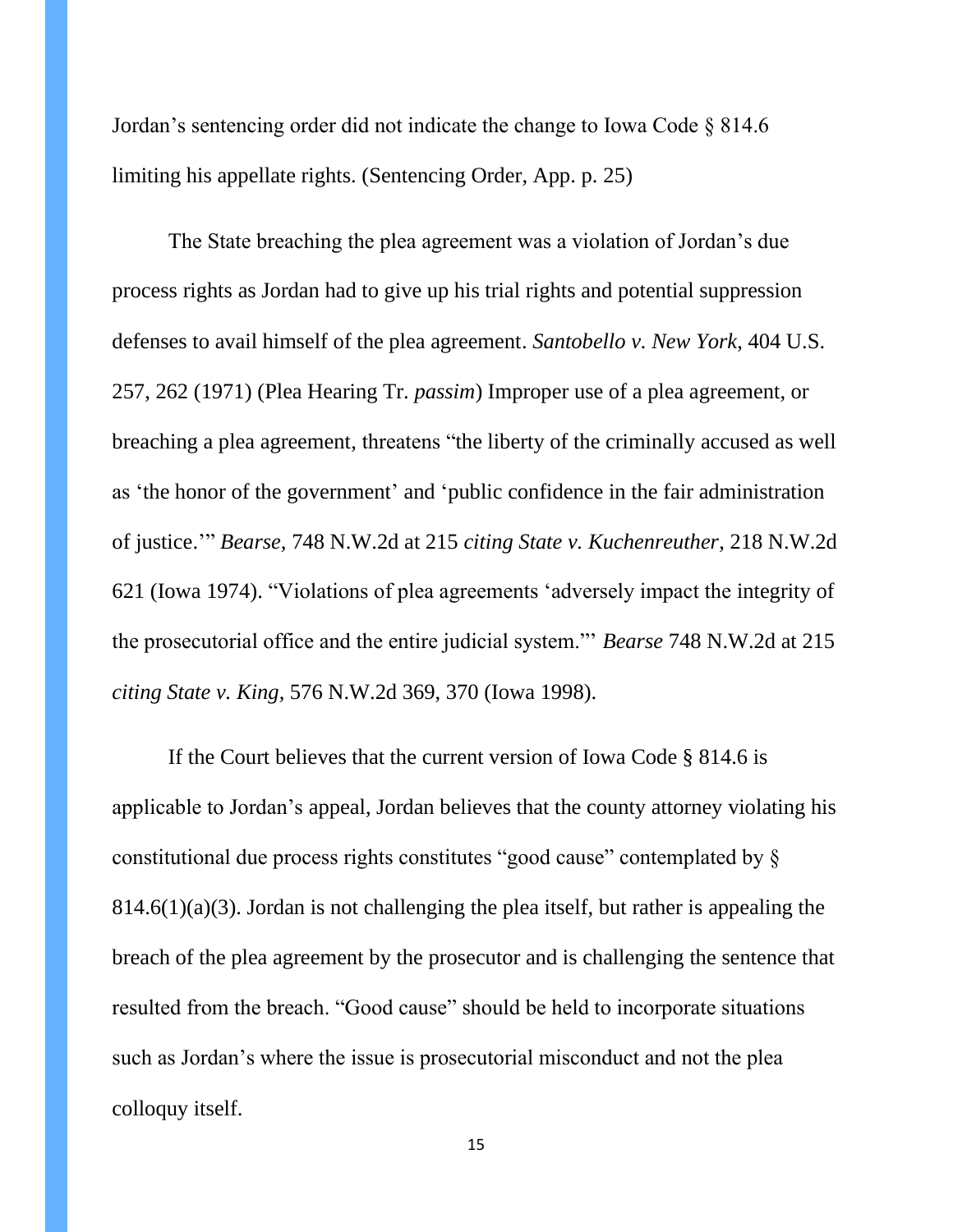The plea agreement in this case was that the county attorney would remain silent during sentencing. During the sentencing, the county attorney did not remain silent and in fact asked the trial court to sentence Jordan to incarceration. (Sentencing Hearing Tr. p. 5, Line 4-25) Jordan's due process rights were violated when the prosecutor failed to remain silent, and this matter should be remanded for resentencing in front of a different judge, requiring the county attorney to specifically perform their end of the plea agreement and remain silent during sentencing.

#### **CONCLUSION**

For the foregoing reasons, Travis Jordan respectfully requests the Court order his sentence vacated and remand his case for resentencing in front of a different judge, requiring the county attorney to specifically perform their end of the plea agreement and remain silent during sentencing.

#### **REQUEST FOR ORAL ARGUMENT**

Counsel for Defendant-Appellant respectfully requests that he be heard in oral argument upon the submission of this case.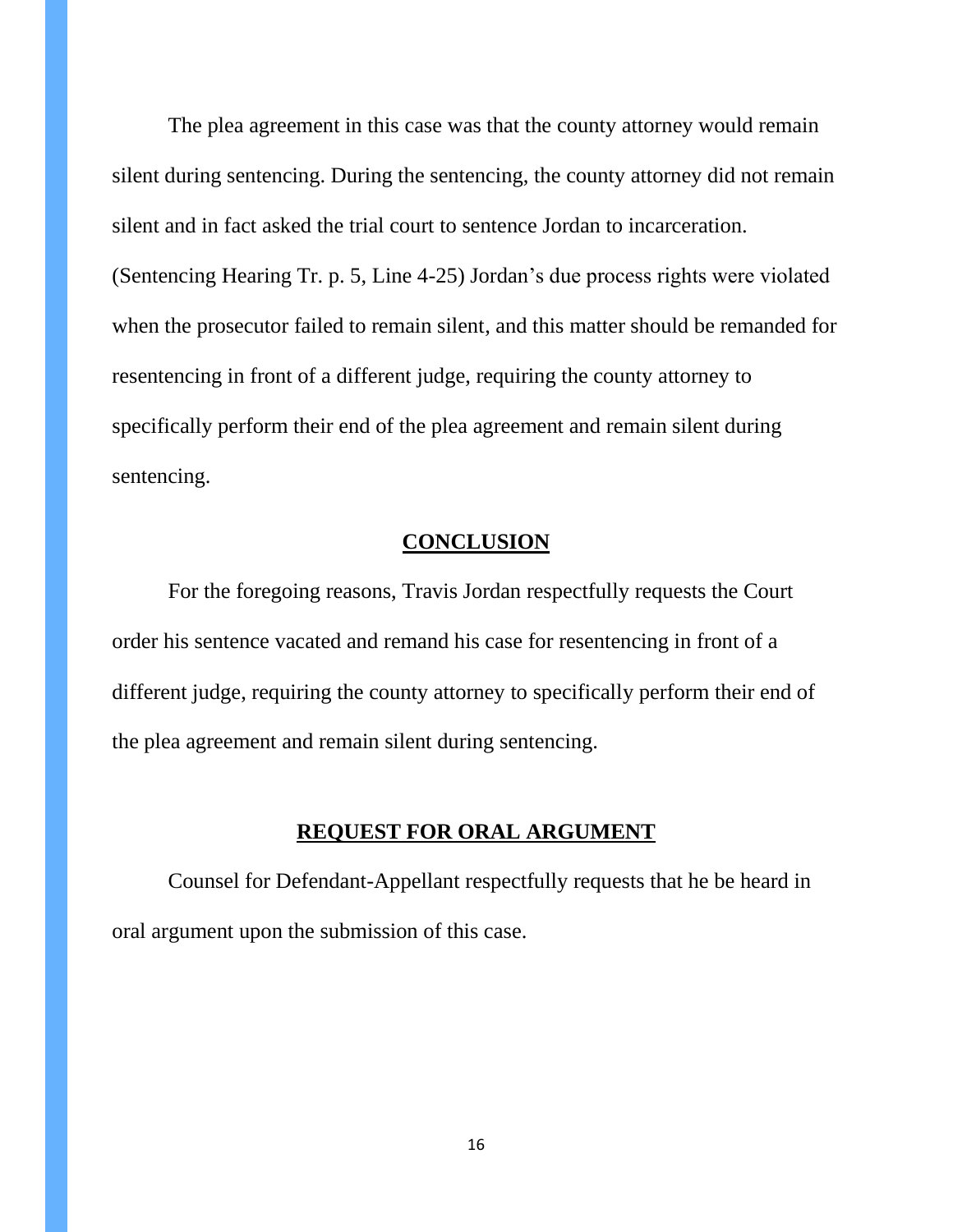Respectfully submitted,

/s/Jesse A. Macro, Jr. Jesse A. Macro, Jr. AT0004975 Macro & Kozlowski, LLP 3737 Woodland Avenue, Suite 400 West Des Moines, IA 50266 515-327-1750 (tel.) 515-327-1250 (fax.) jesse@macrolaw.com Attorney for Defendant-Appellant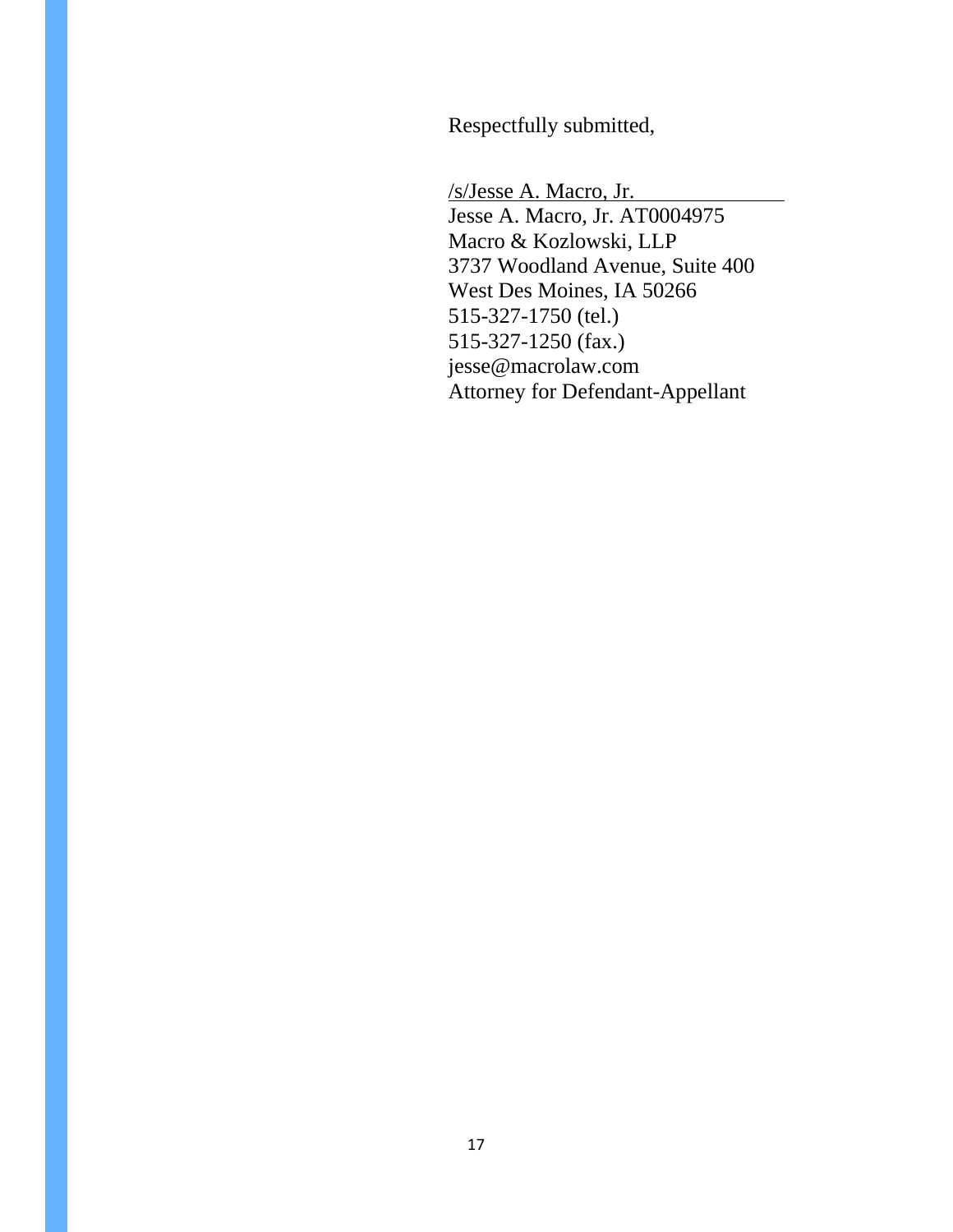#### **CERTIFICATE OF COMPLIANCE WITH TYPE-VOLUME LIMITATION, TYPEFACE REQUIREMENTS, AND TYPE-STYLE REQUIREMENTS**

This brief complies with the type-volume limitation of Iowa R. App. P.  $6.903(1)(g)(1)$  because this brief contains 3513 words, excluding the parts of the brief exempted by Iowa R. App. P.  $6.903(1)(g)(1)$ .

This brief complies with the typeface requirements of Iowa R. App. P. 6.903(1)(e) and the type-style requirements of Iowa R. app. P. 6.903(1)(f) because this brief has been prepared in a proportionally spaced typeface using Microsoft Office Word in 14-point Times New Roman font.

/s/Jesse A. Macro, Jr. 7/25/2020 Jesse A. Macro, Jr. Date

### **ATTORNEY'S COST CERTIFICATE**

I, Jesse A. Macro, Jr., hereby certify that the actual cost of reproducing the necessary copies of the Proof Brief was \$\_1.90\_\_ and that the amount has actually been paid in full by me.

> /s/Jesse A. Macro, Jr. Jesse A. Macro, Jr.